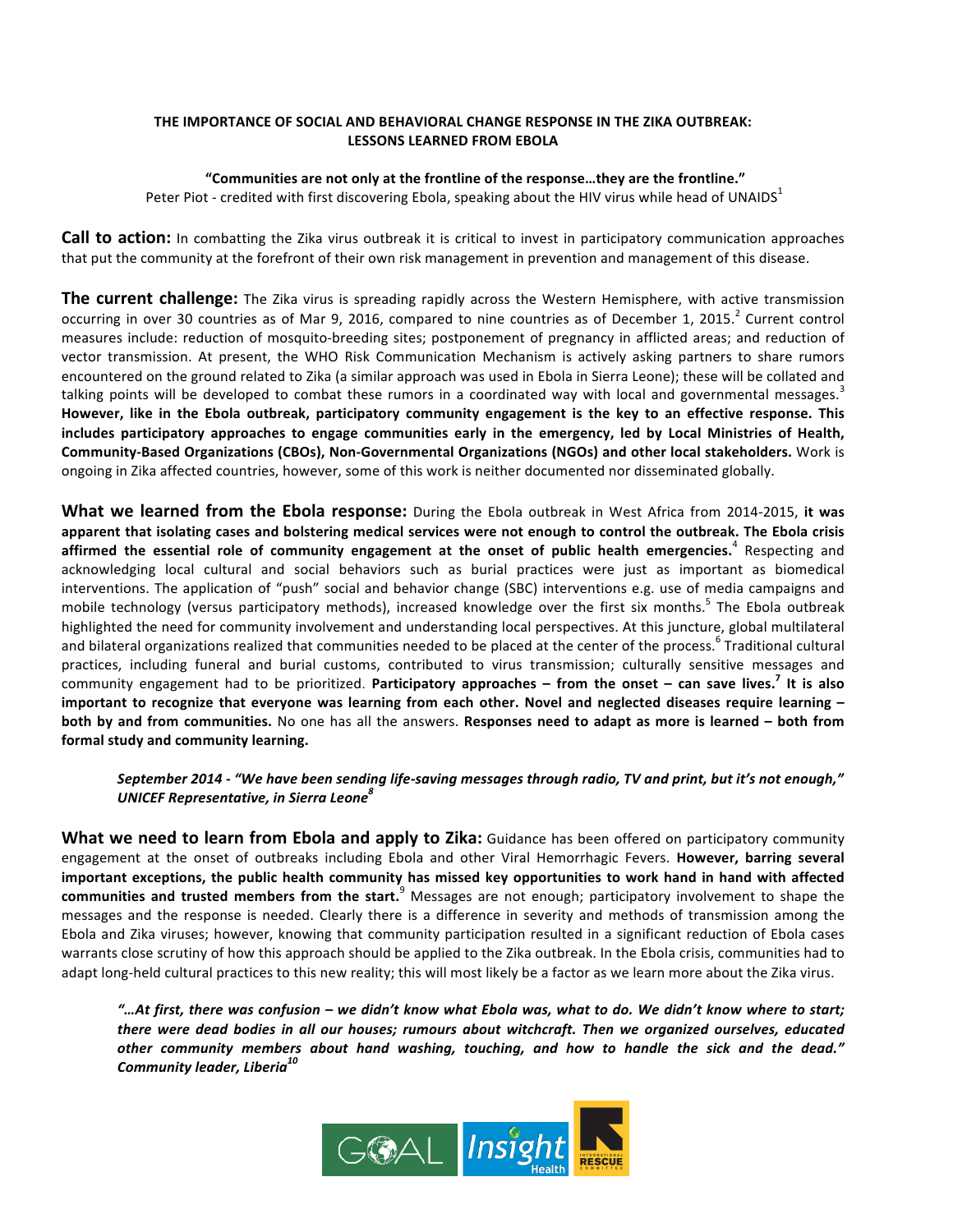Similarly, in the 30 affected countries to date, social and cultural practices will inform appropriate communication responses. Some of these countries have legal and political implications that may shape some of the responses. The response needs to be a partnership between communities, public health workers, policy makers, governments, and researchers, as we learn more about this disease.

**The Bottom line:** "The difficulty of effectively engaging communities was a problem that could have been foreseen had a social and political analysis been conducted to complement the epidemiological assessments."<sup>11</sup> Communities need to be acknowledged as the frontline in fighting disease outbreaks. Investing in proactive and participatory inquiries will help create robust, effective responses. Local organizations in the affected countries are ready and able to provide support for participatory engagement of communities. The potential for a proactive and appropriate response is possible today.

# **The Next Steps:**

| Actor                                  | <b>Actions to Be Taken</b>                                                                                                                                                                                                                                                                                                                                                                                                                                                                                                                                                                                 |
|----------------------------------------|------------------------------------------------------------------------------------------------------------------------------------------------------------------------------------------------------------------------------------------------------------------------------------------------------------------------------------------------------------------------------------------------------------------------------------------------------------------------------------------------------------------------------------------------------------------------------------------------------------|
| <b>Donor Community</b>                 | Strategically allocate funds for participatory engagement activities.<br>$\overline{\phantom{a}}$<br>Ensure funds are channeled through community-engaged agencies.<br>$\overline{\phantom{a}}$<br>Create a rapid response funding mechanism.<br>Support learning and rapid evidence generation and dissemination<br>around health seeking behaviours that contribute to increased risk<br>profiles for individuals and communities.<br>Respond in a holistic manner, acknowledging that "health" emergencies<br>affect multiple sectors including health, nutrition, WASH, education,<br>and livelihoods. |
| <b>Governments and Policy-Makers</b>   | Work closely with communities to undertake needs assessments.<br>$\overline{\phantom{a}}$<br>Coordinate with neighbouring countries for active learning.<br>Ensure a coordinated response among actors.<br>Avoid duplication of responses and results.<br>$\overline{\phantom{a}}$<br>Work with media to ensure timely, accurate and consistent messages.<br>$\overline{\phantom{a}}$<br>Engage the private sector where appropriate (i.e. bednet marketing and<br>distribution).<br>Advocate for complementary work between biomedical and social<br>scientists.                                          |
| <b>National and International NGOs</b> | Ensure that community voices are heard and acknowledged.<br>$\overline{\phantom{a}}$<br>Use bottom-up approaches to ensure interventions are locally<br>$\overline{\phantom{a}}$<br>developed, community-based, evidenced in research and responsive to<br>feedback.<br>Document and disseminate activities in a coordinated manner.<br>Ask for resources to fill gaps.<br>Coordinate to leverage resources and technical capacity.                                                                                                                                                                        |